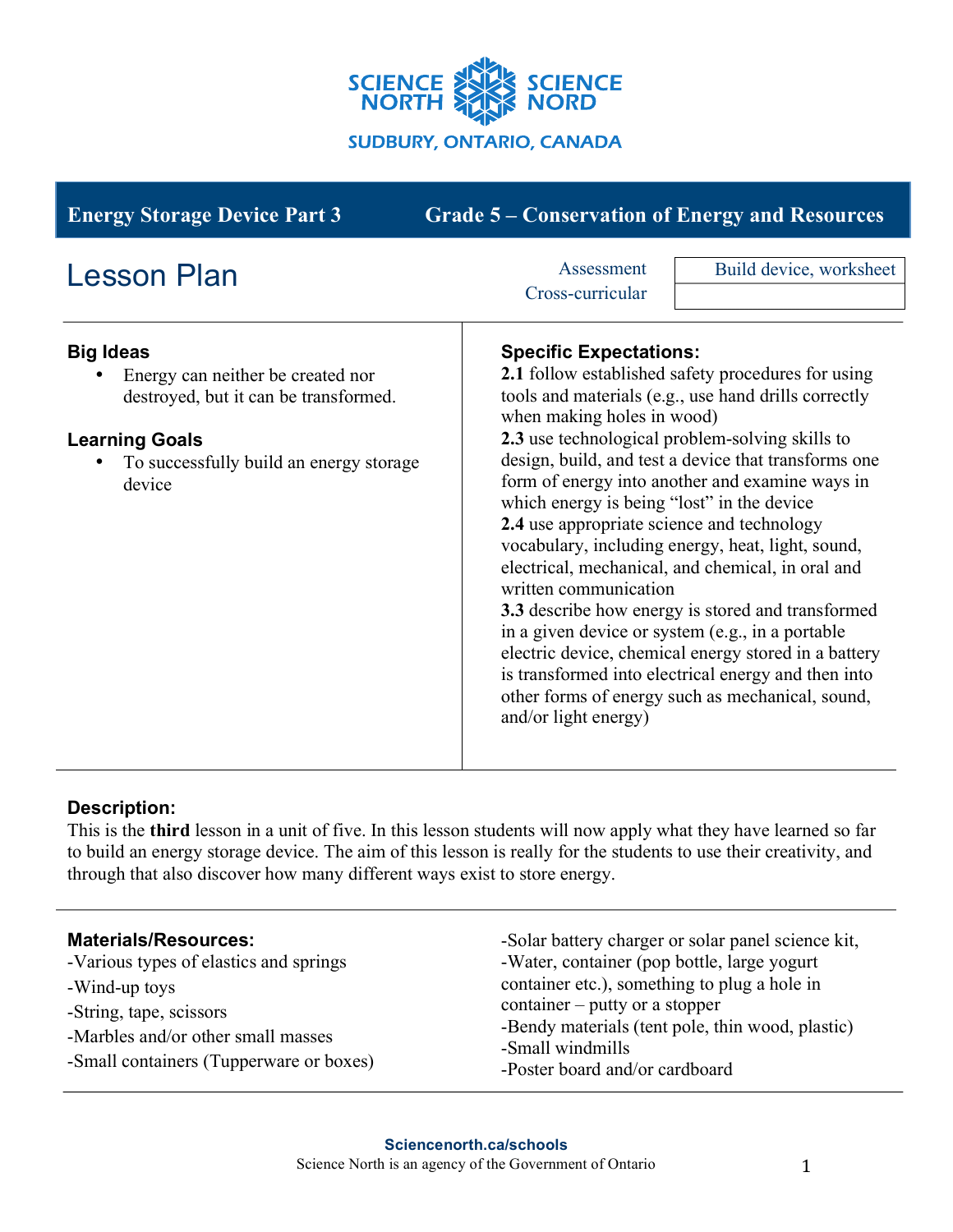## **Introduction**

Today it is your turn to build something. An energy storage device.

- Yesterday we discussed energy transformation and some ways of storing energy. Who can remember a way we can store energy? What applications can you think of where we use this type of energy storage?
	- o Batteries
	- o Heating a substance (such as water)
	- o Raising a mass to a higher level (gravitational potential)
	- o Chemical potential (such as in the human body)
	- o Extending something elastic, such as a spring.
- Today you get a chance to store energy. You will get to pick materials and come up with a way to store energy using those materials. We will start by having a look at the materials and thinking about what we could do.
	- o Get students to form groups of 2 or 3
	- o Let all the **students come up and see the materials** you have for them to use to build their energy storage device with.
		- § You can lay out the materials in groupings that you want the students to take as a package or you can let the students figure out, by themselves, exactly what materials they should take. This depends a bit on how much independence you want to give them. We suggest the second, less structured, approach.
		- § Potentially give students some ideas on how they could use the materials. For example:
			- Point out how to build a conveyor belt or elevator with string, tape, and plastic cups to raise water or marbles up to a storage tank.
			- Show how you can charge a battery with a solar cell and then use it to power something.
	- o Give students a few minutes to discuss which materials they would like to pick. Get them to fill in the **worksheet** section on how they plan on storing energy. This is the hypothesis of how their experiment/device will work.

# **Action**

## **Building an Energy Storage Device**

Instructions:

- 1. Pick your materials. If you need more, you can come back and get what you need!
- 2. Discuss what you want to do and then try it out.
- 3. Make sure to test your experiment several times and improve it if you can.
- 4. Fill in the **worksheet** for your experiment as you go. (Can be used as formative assessment)
- Students build their energy storage device/perform an energy storage experiment
- Experiments that may work particularly well (which you may want to guide students towards: